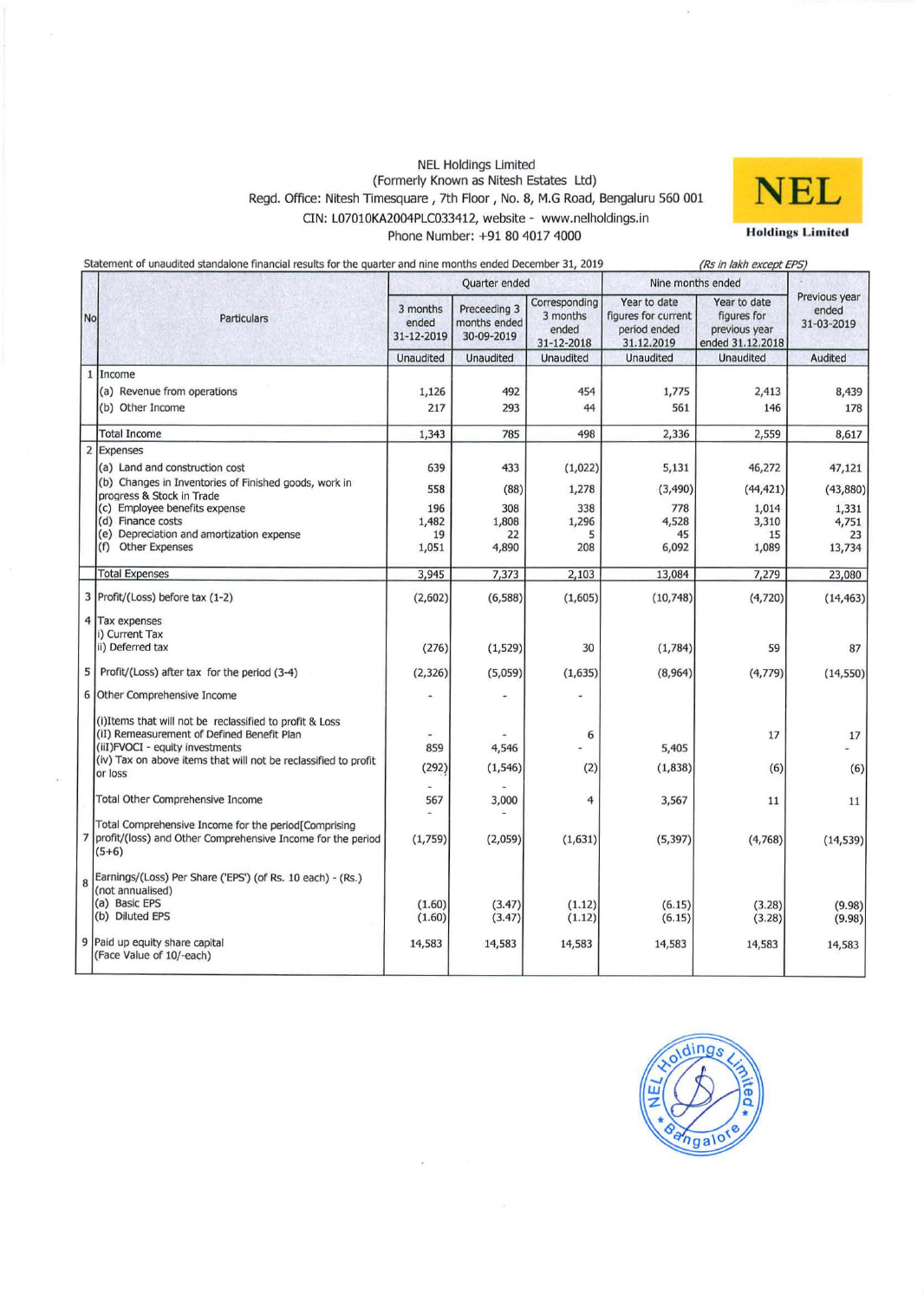#### Notes to the financial results:

- $1$  The unaudited standalone financial results for the quarter and nine months ended 31st December 2019 have been reviewed by the Audit committee and on their recommendation has been approved by the Board of Directors of the Company at its meeting held on 14th February, 2020. The figures for the quarter and nine months ended 31st December 2019 was subject to limited review by statutory auditors of NEL Holdings Limited. The information presented above is prepared in accordance with the Indian Accounting Standards (lnd AS) as prescribed under Section 133 of the Companies Act, 2013 read with Rule 3 of the Companies (Indian Accounting Standards) Rules, 2015 as amended and Companies (Indian Accounting Standards) Amendment Rules, 2016. These results are uploaded on the Company website i.e. www.nelholdings.in and on the Stock Exchanges where the shares of the Company are listed I.e. www.bseindia.com.
- <sup>2</sup> Ind AS 116 "Leases" mandatory for reporting periods beginning on or after 1st April, 2019 as notified by the Ministry of Corporate Affairs (MCA) vide Companies (Indian Accounting Standard), Amendment Rules, 2019, replacing the existing lease rental recognition criteria. The application of Ind AS 116 has impacted the group's accounting for recognition of leases payments.

The group has applied the modified retrospective approach of all lease contracts as at 1St April, 2019 and has given given impact of Ind AS 116 implication by debiting retained eamings as at that date by Rs. 77.99 lakhs (net of tax). Accordingly, the comparatives have not been retrospectrively adjusted and hence not comparable with previous period figures. Due to the implication of Ind AS 116 "Leases", Finance Cost is increased by Rs. 20.28 lakhs and Depreciation and Amortisation Expenses is increased by Rs. 27.24 lakhs and lease rent expenses is reduced by Rs. 57.54 lakhs and Profit before Tax for the period is increased by 10.02 lakhs.

- 3 The company has received an intimation from debenture holders for non redemption of debtentures and recovery of unpaid principle of Rs. 55 Crores and corresponding interest.
- 4 The Company primarily operates in two business segments 'Residential' and 'Retail'. All operations are In India and hence there is no geographical segment.
- 6 The Company has defaulted on payment to lenders, both Principal (Rs 538.23 Cr) as well as Interest (Rs 147.59 Cr) as the facilities have been called off by the banks & financial institutions and entire outstanding has become due for payment.
- 7 The Company has not provided for penal interest charged by bank for Rs. 2.97 Cr towards default in payment of Principal & Interest. Non recognition of the same has resulted into understatement of loss by Rs. 2.97 Cr as on 31st December, 2019.
- 8 The figures in respect of previous period have been regrouped/recast wherever necessary.

For and on behalf of the Board of Directors of NEL Holdings limited (Formerly Known as Nitesh Estates Ltd)

*J-v-*  $\mathbb{R}$ ndo  $\mathbb{R}$ 

L.S. Vaidyanathan DIN: 00304652 Executive Director

Place: Bengaluru, India Date: 14th February 2020

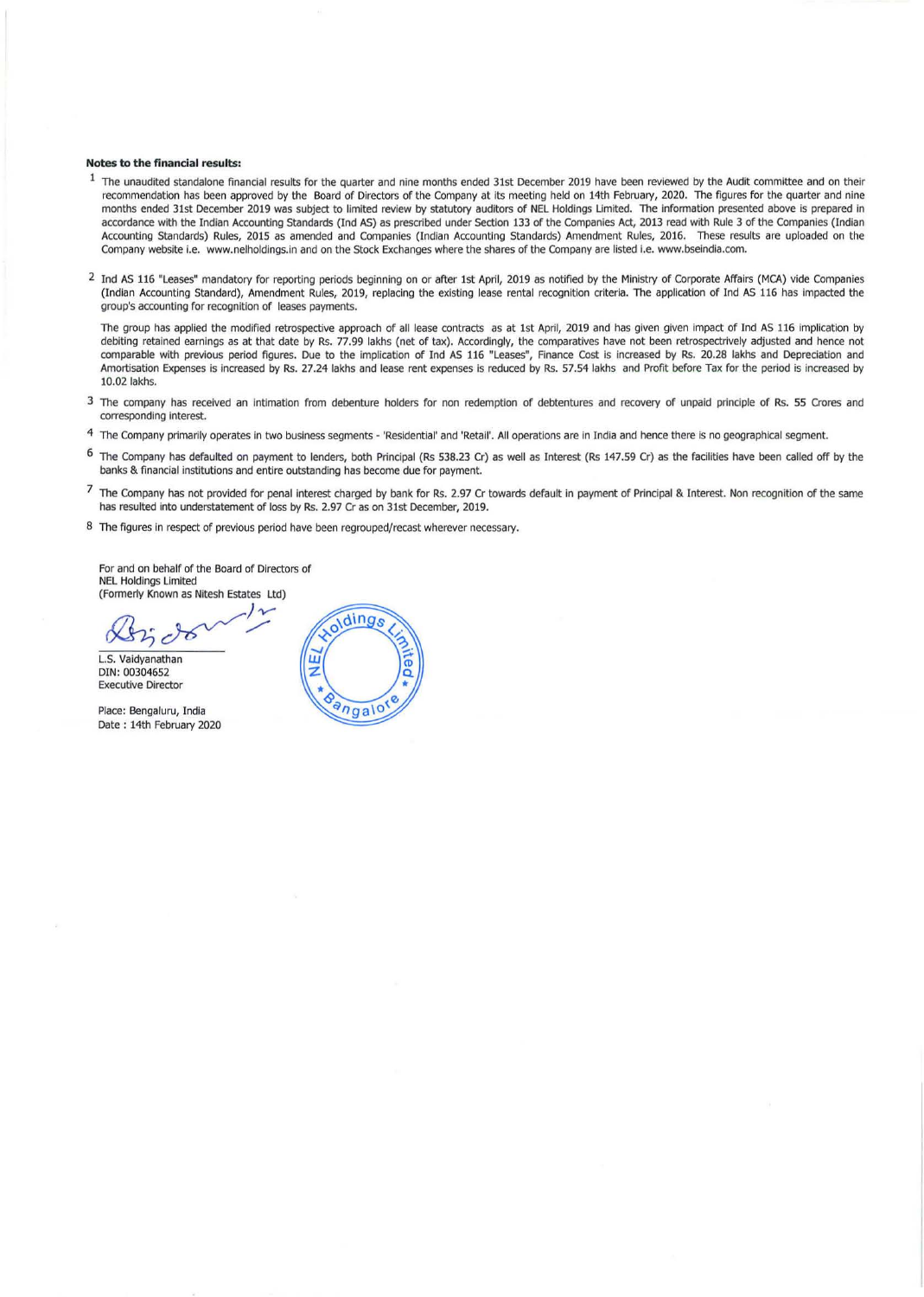#### NEL Holdinas Limited (Formerly Known as Nitesh Estates Ltd) Regd. Office: Nitesh Timesquare, 7th Floor, No. 8, M.G Road, Bengaluru 560 001 CIN: L07010KA2004PLC033412, website - www.nelholdings.in Phone Number: +91 80 4017 4000

### **standalone Segment wise revenue, results**

|                |                                                                                                  |                                 |                                            | atamaanne aegment wise revenue, results       |                                                                      |                                                                     | (Rs in lakh except EPS)              |
|----------------|--------------------------------------------------------------------------------------------------|---------------------------------|--------------------------------------------|-----------------------------------------------|----------------------------------------------------------------------|---------------------------------------------------------------------|--------------------------------------|
|                |                                                                                                  | Quarter ended                   |                                            |                                               | Nine months ended                                                    |                                                                     |                                      |
| <b>No</b>      | Particulars                                                                                      | 3 months<br>ended<br>31-12-2019 | Preceeding 3<br>months ended<br>30-09-2019 | Corresponding<br>3 months ended<br>31-12-2018 | Year to date<br>figures for<br>current period<br>ended<br>31.12.2019 | Year to date<br>figures for<br>previous year<br>ended<br>31.12.2018 | Previous year<br>ended<br>31-03-2019 |
|                |                                                                                                  | Unaudited                       | Unaudited                                  | <b>Unaudited</b>                              | <b>Unaudited</b>                                                     | <b>Unaudited</b>                                                    | Audited                              |
| $\mathbf{1}$   | <b>Segment revenue</b><br>(a) Residential<br>(b) Retail                                          | 1,126                           | 492                                        | 454                                           | 1,775                                                                | 2,413                                                               | 8,439                                |
|                | <b>Total</b><br>Less: Inter-segment revenue                                                      | 1,126                           | 492                                        | 454                                           | 1,775                                                                | 2,413                                                               | 8,439                                |
|                | <b>Net income from operations</b>                                                                | 1,126                           | 492                                        | 454                                           | 1,775                                                                | 2,413                                                               | 8,439                                |
| $\overline{2}$ | <b>Segment results</b><br>Profit/(loss) before tax and interest<br>(a) Residential<br>(b) Retail | (1, 337)                        | (5,074)                                    | (353)                                         | (6, 781)                                                             | (1, 556)                                                            | (9,890)                              |
|                | <b>Total</b>                                                                                     | (1, 337)                        | (5,074)                                    | (353)                                         | (6,781)                                                              | (1, 556)                                                            | (9,890)                              |
|                | Add: Other income<br>Less: Interest                                                              | 217<br>1,482                    | 293<br>1,808                               | 44<br>1,296                                   | 561<br>4,528                                                         | 146<br>3,310                                                        | 178<br>4,751                         |
|                | Total profit/(loss) before tax                                                                   | (2,602)                         | (6, 588)                                   | (1,605)                                       | (10, 748)                                                            | (4,720)                                                             | (14, 463)                            |
|                | <b>Segment Assets</b><br>(a) Residential<br>(b) Retail<br>(c) Unallocated                        | 1,54,641                        | 1,66,479                                   | 1,65,624                                      | 1,54,641                                                             | 1,65,624                                                            | 1,55,221                             |
|                | <b>Total</b>                                                                                     | 1,54,641                        | 1,66,479                                   | 1,65,624                                      | 1,54,641                                                             | 1,65,624                                                            | 1,55,221                             |
|                | <b>Segment Liabilities</b><br>(a) Residential<br>(b) Retail<br>(c) Unallocated                   | 1,44,985                        | 1,55,065                                   | 1,41,331                                      | 1,44,985                                                             | 1,41,331                                                            | 1,40,670                             |
|                | <b>Total</b>                                                                                     | 1,44,985                        | 1,55,065                                   | 1,41,331                                      | 1,44,985                                                             | 1,41,331                                                            | 1,40,670                             |

 $\overline{\mathscr{L}}$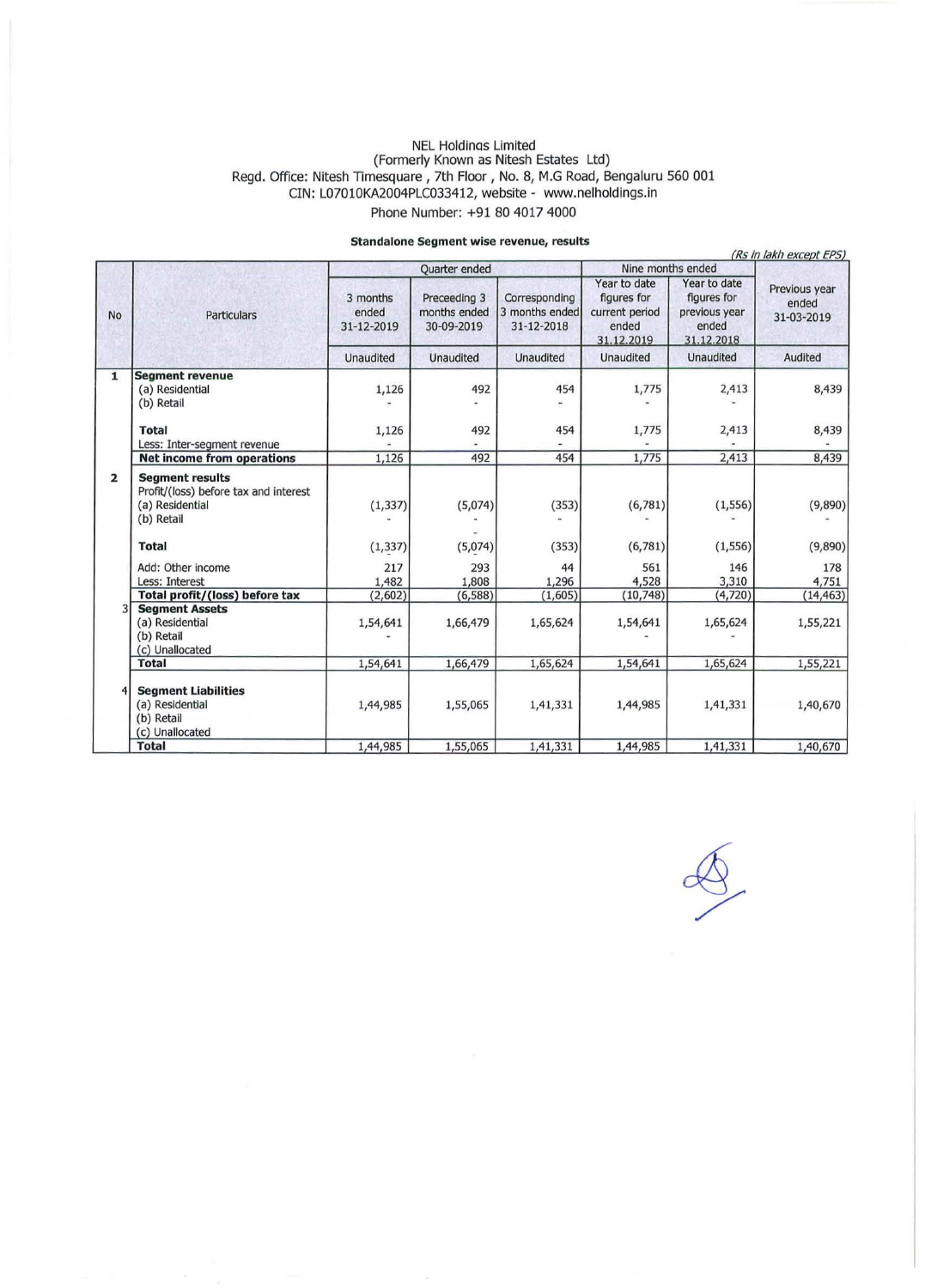

# 824, 2nd Cross, I lth Main HAL 2nd Stage, Indiranagar Bengaluru - 560 008. Tele: +91-41221758 E-mail: ray\_ray@vsnl.net

# **INDEPENDENT AUDITOR'S REVIEW REPORT TO THE BOARD OF DIRECTORS NEL HOLDINGS LIMITED (FORMERLY KNOWN AS NITESH ESTATES LIMITED)**

We have reviewed the accompanying statement of unaudited standalone financial results of NEL Holdings Limited (formerly known as Nitesh Estates Limited) ("the Company"), for the quarter and nine months ended December 31, 2019 *('the*  Statement'), being submitted by the Company pursuant to the requirement of Regulation 33 of the SEBI (Listing Obligations and Disclosure Requirements) Regulations, 2015, as amended.

This Statement is the responsibility of the Company's Management and has been approved by the Board of Directors and has been prepared in accordance with the Companies (Indian Accounting Standards) Rules 2015 as amended (Ind AS) prescribed under section 133 of *the* Companies Act 2013 read with the relevant rules issued thereunder and other accounting principles generally accepted in India. Our responsibility is to issue a report on these financial statements based on our review.

We conducted our review of the Statement in accordance with the Standard on Review Engagements (SRE) 2410 "Review of Interim Financial Information Performed by the Independent Auditor of the Entity", issued by the Institute of Chartered Accountants of India. This standard requires that we plan and perform the review to obtain moderate assurance as to whether the financial statements are free of material misstatement. A review is limited primarily to inquiries of company personnel and analytical procedures applied to financial data, and thus provide less assurance than

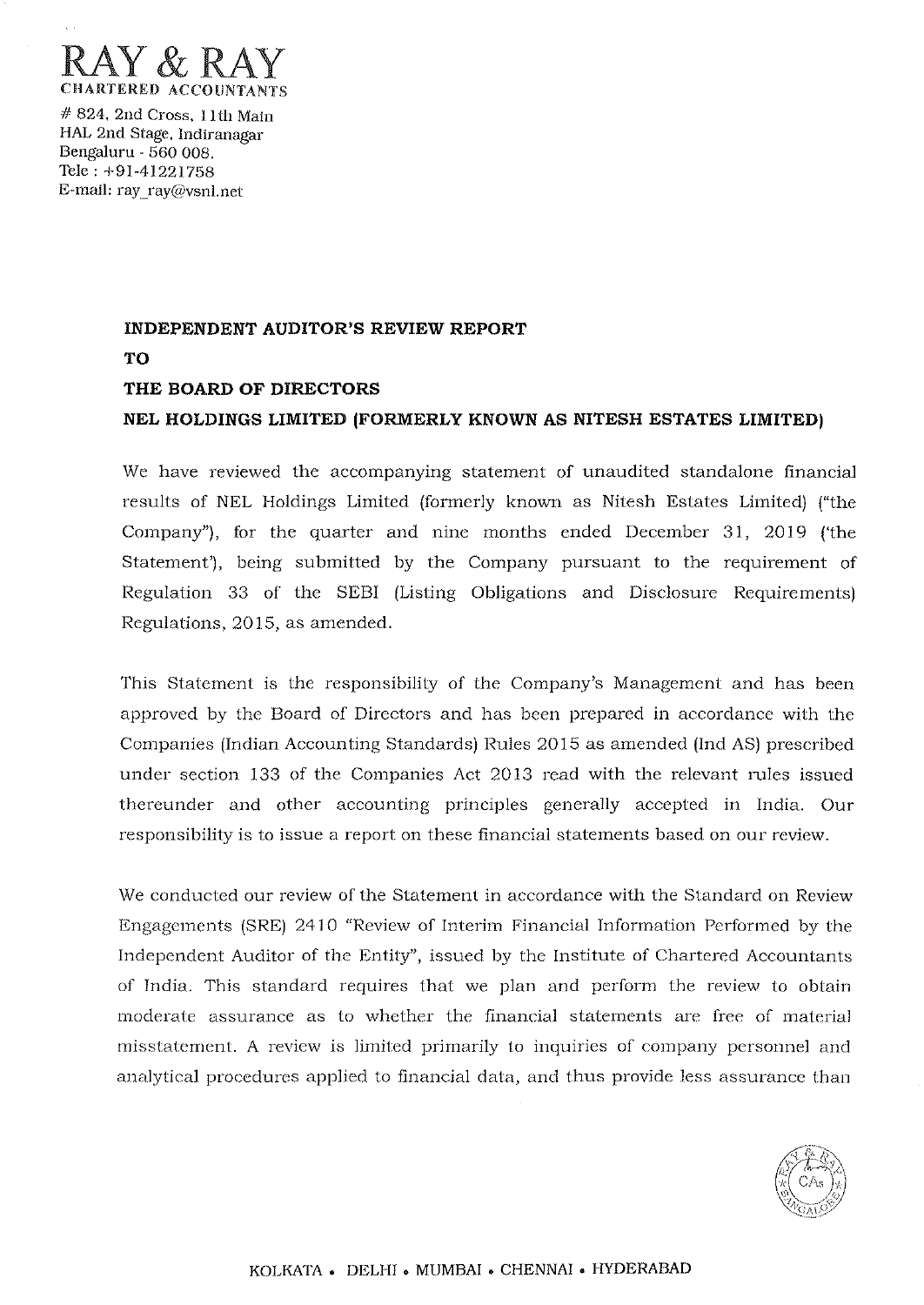an audit. We have not performed an audit and accordingly, we do not express an audit opinion.

Based on our review conducted as above, nothing has come to our attention, *except for defined employee benefit plan and its corresponding expenses in absence* of *an actuarial report and for the matters stated in the Emphasis of Matter paragraph below,*  nothing has come to our attention, that causes us to believe that the accompanying statement of unaudited financial results prepared in accordance with applicable accounting standards and other recognized accounting practices and policies has not disclosed the information required to be disclosed in terms of Regulation 33 of the SEBI (Listing Obligations and Disclosure Requirements) Regulations, 2015 including the manner in which it is to be disclosed, or that it contains any material misstatement.

## **Emphasis of Matter:**

1. The Company has advanced substantial amounts to various parties for acquiring various land and immovable properties on behalf of the Company which is under reconciliation. Most of these advances have been fully provided in the accounts since the party is yet to hand over any land or property or repay the dues. The Company has entered into an assignment of claims and receivables with a third party for some of the advances at a substantially lower consideration and has also initiated legal action for recovery.

2. The Company has decided to exit residential projects. To meet this objective, Company will complete some of the projects which are in an advanced stage of construction and exit some of the residential projects on 'as is where is' basis wherever prospective buyers are identified for the concerned projects.

3. Deferred Tax has not been reconciled.